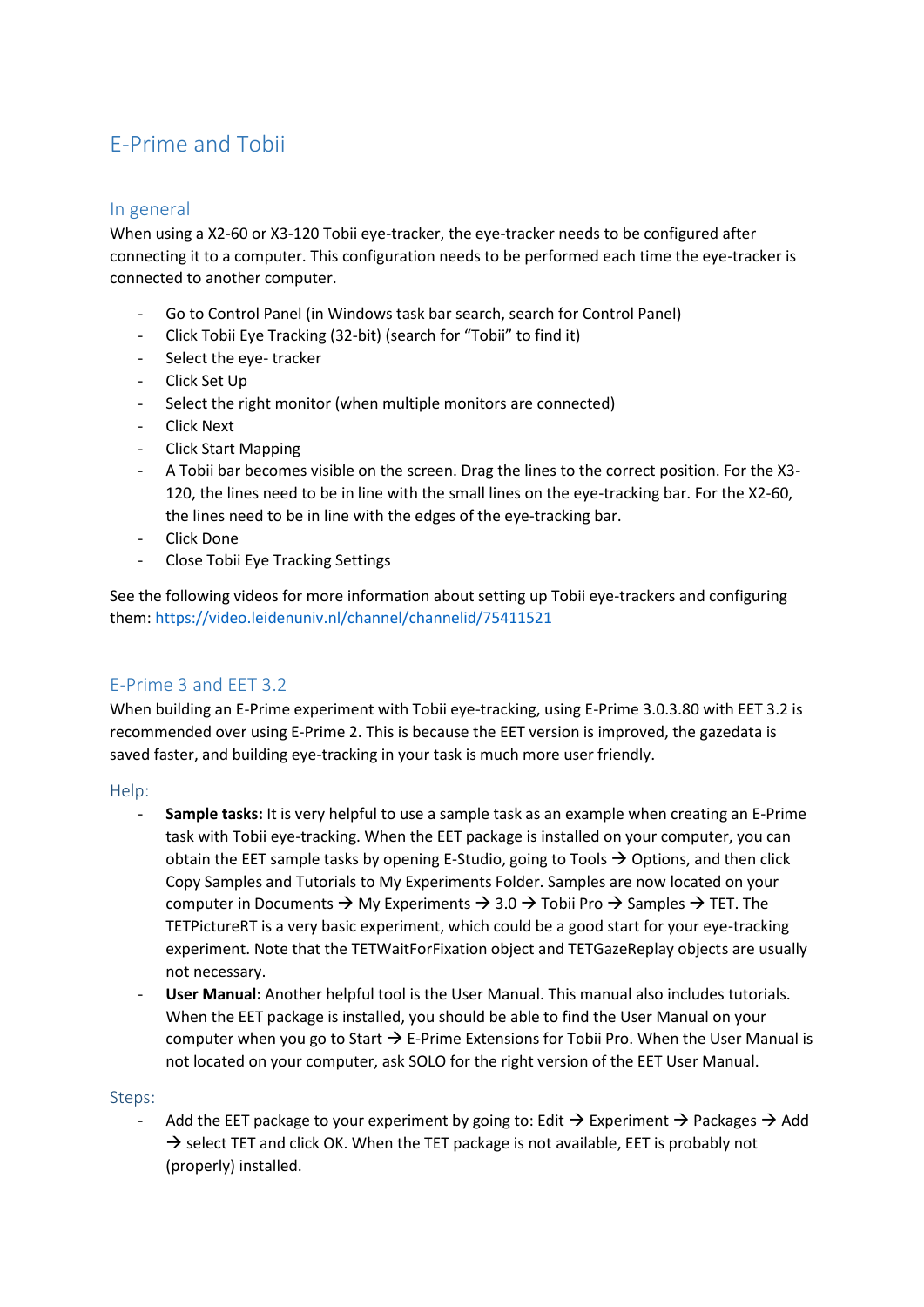- Add the TobiiEyeTracker device by going to: Edit  $\rightarrow$  Experiment  $\rightarrow$  Devices  $\rightarrow$  Add  $\rightarrow$  select TobiiEyeTracker and click OK. When the TobiiEyeTracker device is not available, EET is probably not (properly) installed.
- Double click on the TobiiEyeTracker device. Select your eye-tracker (when the eye-tracker is connected to the computer) under Eye Tracker. Also, select the right sampling frequency of the eye-tracker under Frequency. The Max Count is the maximum number of samples that can be collected during a trial. This should be at least the complete trial duration (including response time) in seconds times the sampling frequency of the eye-tracker. For example, when a trial lasts for 10 seconds, and the eye-tracker measures with a sampling frequency of 120 Hz, the Max Count should be set to at least: 10 x 120 = 1200. When multiple displays are used, select the right display under Display.
- At the start of the task, add a TETOpen, TETCalibRegular, and TETGazeDataOpen package call (see sample task and User Manual).
	- o **TETOpen**: The TETOpen package call opens TET communication. The default parameters are usually sufficient.
	- o **TETCalibRegular**: Performs a typical calibration. In the parameters you can set the number of calibration points. The default is 5.
	- o **TETGazeDataOpen**: Opens the gazedata file. In the parameters you can set the user defined columns in the gazedata file. These are extra columns that are added to the gazedate file, next to the columns that are saved by default. Here you can for example specify the trial type or other trial information. For an example, see the sample task. It is very important to think carefully about what information to save as it can be very useful to add metadata columns. In the parameters, add columns within quotation marks, separated by a semicolon (e.g. "Prime;AOI1;AOI2").
- At the end of the task, add a TETGazeDataClose and TETClose package call.
	- **TETGazeDataClose**: Closes the gazedata file. No parameters to be set.
	- o **TETClose**: Closes TET communications. The default parameters are usually sufficient.
- At the start of the trial procedure, add a TETGazeDataSetProperty and TETStartTracking package call.
	- o **TETGazeDataSetProperty**: Writes values to the user specified columns when the gazedata is saved. Each column defined in TETGazeDataOpen can here be filled with a value. In the parameters of this package call, the column name is first written in quotation marks, followed by the value that needs to be written to the corresponding column. When referring to an attribute, the attribute should be written in square brackets. Then, the next column and value is specified. For example: "Prime", [Prime], "AOI1", [LeftImage], "AOI2", [RightImage]
	- o **TETStartTracking**: Start the Tobii eye-tracker recording. The default parameters are usually sufficient.
	- At the end of the trial procedure, add a TETStopTracking and TETGazeDataSave package call.
		- o **TETStopTracking**: Stops the Tobii eye-tracker recording. The default parameters are usually sufficient.
		- o **TETGazeDataSave**: Saves the gazedata from the Tobii eye-tracker's history to the gazedata text file. Here, an optional parameter can be specified to log the dependent measures of an object (e.g. "Stimulus"). That is, the ACC, CRESP, RESP, and RT are logged in the gazedata file of the object specified in this package call.
- Next to these basic package calls, there are other package calls available. See the sample tasks and User Manual for more information.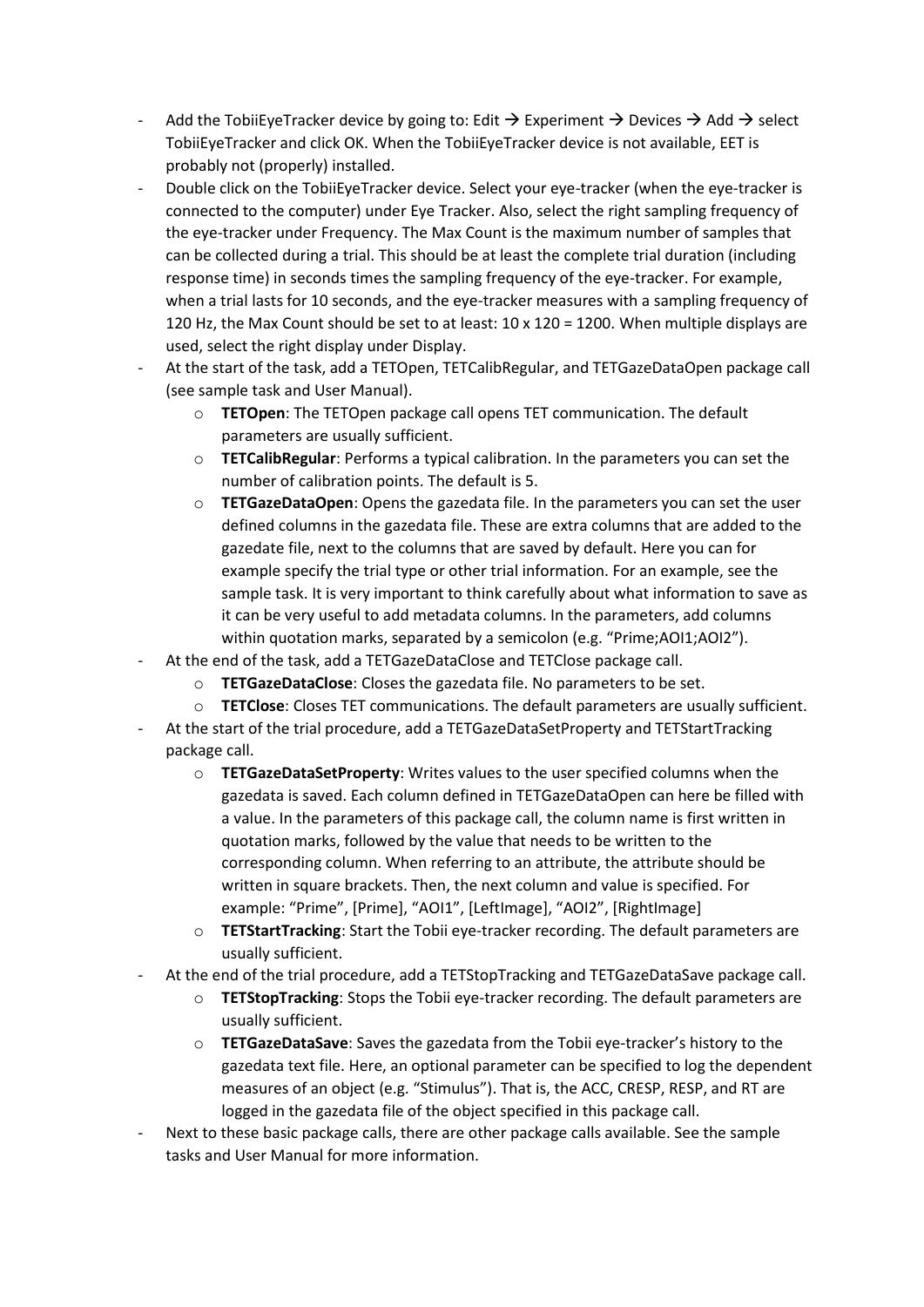## Data:

The eyetracking data is saved in a text file. This file is saved in the same folder as where the E-Prime task is located. The file holds the data per sample (for example, with a sampling rate of 120 Hz there will be 120 samples (rows) per second). The CursorX and CursorY variables hold the gaze position in pixels on the screen. Other useful variables are: CurrentObject, which is the E-Prime object that was running, and ComponentName, which is the component that the participant was looking at (see the user guide for more information on the variables that are saved). Only raw gaze data is saved, the gaze data is thus not categorized in fixations or saccades.

The PhysioData Toolbox can be used to analyze the data. The PhysioData Toolbox allows segmenting the data into epochs and can output pupil and gaze metrics per epoch. See the PhysioData website for more information:<https://physiodatatoolbox.leidenuniv.nl/>

# E-Prime 2 and EET 2

Help:

- **Sample tasks:** Adding eye-tracking to an E-Prime 2 experiment can be quite tricky. Sample tasks are available and indispensable when creating an eye-tracking task in E-Prime 2. When the EET package is installed on your computer, you can obtain the EET sample tasks by opening E-Studio, going to Tools  $\rightarrow$  Options, and then click Copy Samples and Tutorials to My Experiments Folder. Samples are now located on your computer in Documents  $\rightarrow$  My Experiments  $\rightarrow$  Tobii  $\rightarrow$  Samples  $\rightarrow$  TET. The TETPictureRT is a very basic experiment, which could be a good start for your eye-tracking experiment. Note that the TETWaitForFixation object and TETGazeReplay object are usually not necessary.
- **User Manual:** Another helpful tool is the User Manual. This manual also includes tutorials. When the EET package is installed, you should be able to find the User Manual on your computer when you go to Start  $\rightarrow$  E-Prime Extensions for Tobii. When the User Manual is not located on your computer, ask SOLO for the right version of the EET User Manual.
- Youtube: For more information about how to add Tobii package calls to your experiment see: [https://www.youtube.com/watch?v=-Vt1Utgf3og.](https://www.youtube.com/watch?v=-Vt1Utgf3og) For more information about setting up the whole task with eye-tracking, including information about the User Script and SaveGazeData inline, see[: https://www.youtube.com/watch?v=0pJzPeVmE8k.](https://www.youtube.com/watch?v=0pJzPeVmE8k) Although E-Prime 3 is used in this last video, the steps taken are exactly the same as in E-Prime 2.

#### Steps:

- A task that includes EET package calls and the TobiiEyeTracker device can only be opened when the EET package is installed. Make sure you have the EET package installed on your computer. Sometimes, the task will not open unless an eye-tracker is connected to the computer.
- Add the package to your experiment by going to: Edit  $\rightarrow$  Experiment  $\rightarrow$  Packages  $\rightarrow$  Add  $\rightarrow$ select TET and click OK. When the TET package is not available, EET is probably not (properly) installed.
- Add the TobiiEyeTracker device by going to: Edit  $\rightarrow$  Experiment  $\rightarrow$  Devices  $\rightarrow$  Add  $\rightarrow$  select TobiiEyeTracker and click OK. When the TobiiEyeTracker device is not available, EET is probably not (properly) installed.